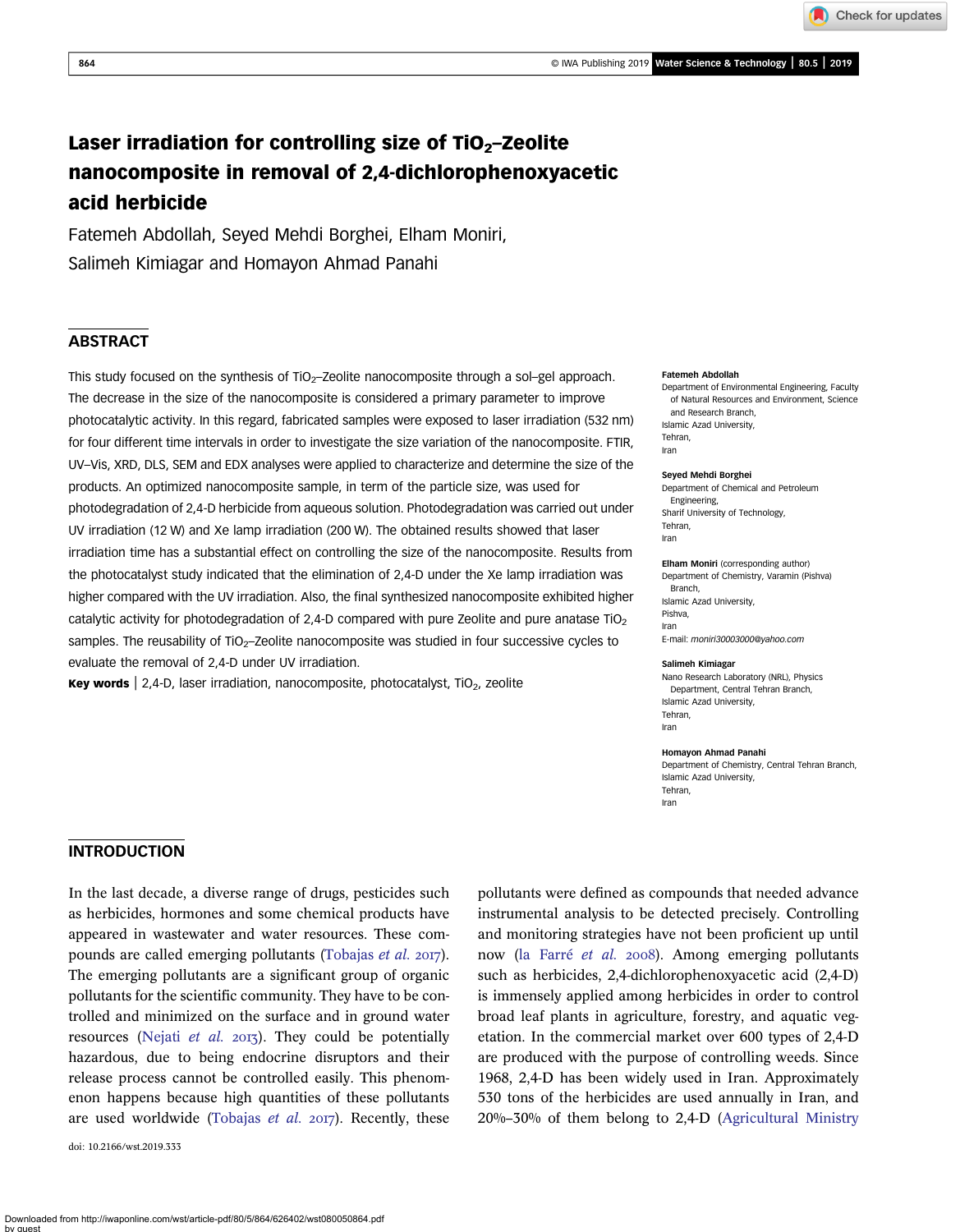). In addition, 2,4-D residuals have been reported at around  $3 \text{ mg } L^{-1}$  in raw agricultural drainage water of south Iran ([Jaafarzadeh](#page-9-0) et al. 2018). However, it has been extensively used in agriculture, because of its low cost, excellent performance, and high solubility in water. A high consumption rate leads to considerable harm to public health and the environment [\(Lemus](#page-9-0) et al. 2008). It has recently become a serious environmental concern; 2,4-D is classified as a probable carcinogen and mutagen compound by the International Agency for Research on Cancer (IARC). The maximum permitted 2,4-D concentration in drinking water is a recommended 70  $\mu$ g L<sup>-1</sup> by the World Health Organization (WHO) ([Ding](#page-9-0) et al. 2012). Therefore, the degradation of 2,4-D has been a significant worldwide challenge. Hence, the expansion of cheap and environmentally friendly methods is necessary for reducing 2,4-D in the aquatic environment. Lately, photocatalytic development has shown great potential to degrade organic contamination and deliver the total decrement of toxic constituents [\(Deveau](#page-9-0)  $et$   $al.$  2007).

The application of nanoparticles for cleaning up contaminants in air, soil, and water can be considered as one of the most promising environmental technologies.  $TiO<sub>2</sub>$  is known as one of the best semiconductors used as a photocatalyst for pollutant degradation in the liquid phase. TiO<sub>2</sub> has been used for purification and water treatment due to its excellent and extensive advantages of high efficiency, nontoxicity, chemical stability, suitable band energy level and low price. TiO<sub>2</sub> nanoparticles are typically used due to their high specific surface area and higher surface reaction rate to degrade pollutants [\(Chong](#page-9-0) et al. 2009). Therefore,  $TiO<sub>2</sub>$  nanoparticles could efficiently participate in the photodegradation of organic pollutants through the treatment process. Semiconductor materials can absorb UV light due to a large band gap. Therefore, many efforts have been made to design highly efficient photocatalysts, which can work under visiblelight irradiation. Titania particles exhibit a blue shift in their absorption spectrum due to quantum size effects which cause different excitation energies. This phenomenon is also observed for molecular  $TiO<sub>2</sub>$  species. The blue shift refers to the band gap broadening of the semicon-ductor ([Anpo](#page-9-0) et al.  $1987$ ). Therefore, various publications dealing with  $TiO<sub>2</sub>$ –Zeolite nanocomposite have linked the observed blue shift to the quantum-sized Titanium particles (Liu [et al.](#page-9-0) 1993). Recently, researchers have preferred to support  $TiO<sub>2</sub>$  nanoparticles using a porous natural mineral such as Zeolite, and other porous materials. Among various materials supporting  $TiO<sub>2</sub>$ , Zeolites have been proposed because of uniform and unique pores, super adsorption capability and the particular ionexchange ability of the Zeolite [\(Taheri Najafabadi &](#page-9-0) [Taghipore](#page-9-0) 2014). The combination of TiO<sub>2</sub> and Zeolite is achieved by applying different approaches, such as wet impregnation and sol-gel processes. In this study, we synthesized  $TiO<sub>2</sub>$ –Zeolite nanocomposite by using the sol–gel method and studied the size control condition to improve the photocatalytic activity of the nanoparticles for the removal of 2,4-D.

#### MATERIALS AND METHODS

### Materials

The natural Zeolite clinoptilolite was obtained from Semnan province of Iran. TiO<sub>2</sub> and 2,4-D ( $C_8H_6Cl_2O_3$ ) with a purity of >98% were purchased from Merck company.

#### Synthesis of  $TiO<sub>2</sub>-Zeolite$  nanocomposite

 $TiO<sub>2</sub>$ –Zeolite nanocomposite was synthesized using the sol–gel method. Briefly,  $0.1$  g TiO<sub>2</sub> and  $0.1$  g Zeolite were dispersed in 15 mL of distilled water under vigorous stirring (30 min). The mixture was stirred continuously at 40  $\degree$ C for 4 h until the mixture became a milky white color, which eventually turned to a transparent homogeneous sol with no visible precipitation. Five separate sols in different beakers were prepared, then each beaker was separately exposed to irradiation under an Nd:YAG pulsed laser system (Quantel, Brilliant b class 4 with 532 nm wavelength, 5 ns pulse duration, 10 Hz repetition rate, 90 mJ maximum pulse energy and 7 mm beam diameter) at its second harmonic to fabricate nanocomposite with different sizes. Various irradiation times, 0, 3, 5, 7 and 10 min, were applied for five beakers, separately.

#### Photocatalytic experiments

Photocatalysis experiments were carried out with the beaker being shaken at 600 rpm using a laboratory-designed photodegradation reactor ([Figure 1](#page-2-0)). All experiments were performed at room temperature. The beaker was isolated from the environment in order not to receive extra light from other sources and to collect light from one direct source. The distance between the lamp and photocatalysis system was about 5 cm. All the experiments were carried out in a dark room to eliminate extra lights. The initial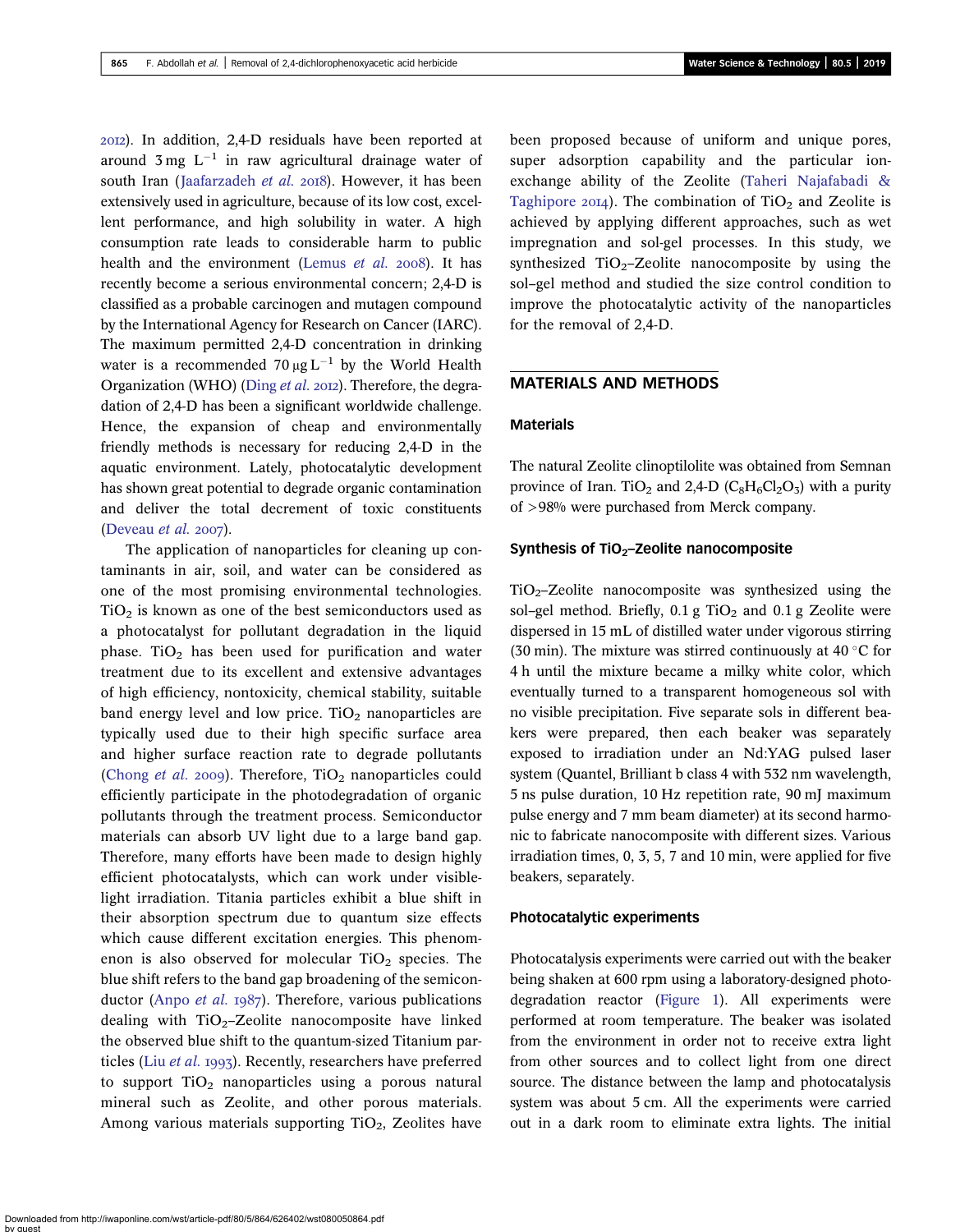<span id="page-2-0"></span>

Figure 1 | Schematic of laboratory-designed photodegradation reactor.

concentration of the 2,4-D solution was 10 mg  $L^{-1}$  in deionized water.

The TiO<sub>2</sub>–Zeolite nanocomposite was added to 500 ml of solution with a concentration of 0.4 g  $L^{-1}$ . The solutions were kept in the dark while being stirred for 30 min, in order to achieve adsorption–desorption equilibrium between the 2,4-D and photocatalyst nanocomposite. Then, the beaker was exposed to the UV irradiation (12 W) and Xe lamp irradiation (200 W). After 5, 10, 20, 40 and 80 minutes' time interval, 5 mL of the solution was taken, and filtered through a 0.22 μm syringe filter to remove the catalyst powder. The concentration profile changes were determined by the absorbance at 283 nm. Ten solutions of 2,4-D with concentrations between 0.1 and 60 mg  $L^{-1}$  were prepared to find the 2,4-D maximum absorption (283 nm). The same process was repeated for pure Zeolite and pure anatase  $TiO<sub>2</sub>$  samples. The following equation was used to calculate the removal efficiency of the 2,4-D:

$$
Removal\% = [1 - C_t/C_0] \times 100 \tag{1}
$$

where  $C_0$  and  $C_t$  are the concentrations of 2,4-D in the solution before  $(t = 0)$  and after exposure time t under irradiation, respectively.

#### Reusability

The reusability of the  $TiO<sub>2</sub>$ –Zeolite nanocomposite was studied by repetitive experiments as follows. For each run, a solution of 2,4-D (10 mg  $L^{-1}$ ) was prepared and then mixed with  $0.05 g$  of TiO<sub>2</sub>–Zeolite nanocomposite while being stirred (600 rpm) for 5 min in a dark room at room temperature. Then the sol was placed under the UV irradiation (12 W) using a laboratory-designed photodegradation reactor for 20 min. After the reaction time (20 min), 5 mL of the solution was taken and centrifuged. Then the removal of 2,4-D was determined by the UV–Vis spectrophotometer and using Equation (1) ( $R_1$  run). After each experiment, the TiO<sub>2</sub>–Zeolite nanocomposite was separated by centrifuge and then washed by 10 mL pure methanol and 10 mL deionized water. The centrifuging and washing process was repeated two times. The samples were subsequently further used for the experiment with the same previous conditions. These processes were repeated four times  $(R_1, R_2, R_3, \text{ up to } R_4 \text{ run}).$ 

#### Characterization

The samples were characterized by Fourier transform infrared spectroscopy (FTIR, Nicolet 6700 spectrometer), UV–Vis absorption spectra (Perkin Elmer spectrometer) and X-ray diffraction (XRD, Cu,  $Ka1 = 1.5405$ , STOE STADI, MP, GERMANY). The size of nanocomposite was determined by dynamic light scattering (DLS, Malvern Instruments MAL1008078). Scanning electron microscopy (SEM) and energy-dispersive X-ray spectroscopy (EDX, VEGA/TESCAN-XMU) illustrated the morphology of the nanocomposite.

## RESULT AND DISCUSSIONS

Fourier transform infrared spectroscopy (FTIR) was used for identification of the chemical bonds in the TiO<sub>2</sub>–Zeolite nanocomposite ([Figure 2\(a\)](#page-3-0)–[2\(f\)](#page-3-0)).

The peaks at 3,434 cm<sup>-1</sup> and 1,642 cm<sup>-1</sup> are due to the stretching vibration of the hydroxyl groups (O-H bonds) and the bending vibration of the free water molecules in the Zeolite chemical structure, respectively. The peaks at  $550 \text{ cm}^{-1}$  and  $700 \text{ cm}^{-1}$  are known to be stretching vibrations of Ti-O-Ti bonds ([Haque](#page-9-0)  $et$  al. 2017). Also, the sharp peak around 1,070 cm<sup>-1</sup> is attributed to the asymmetric stretching vibrations of Si-O-Si which could be covered by the Al-O-Si and Al-O stretching in the Zeolite. Based on the previous reports, by importing metal cations into the Zeolite framework, the position of absorption bands could be shifted slightly, such as the Si-O-Si vibration around 1,000 cm<sup>-1</sup> [\(Trujillo](#page-9-0) *et al.* 2013). The presence of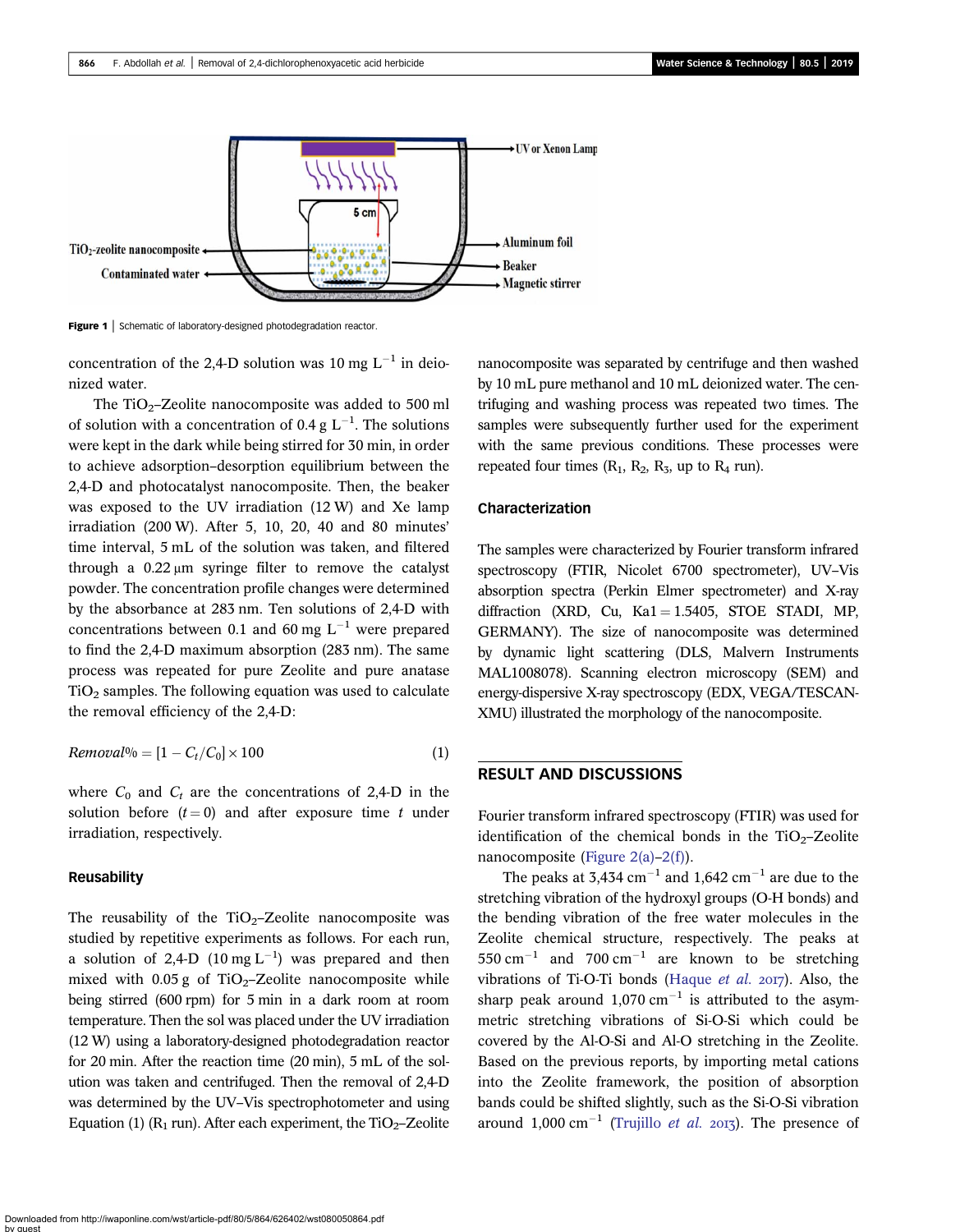<span id="page-3-0"></span>

Figure 2 | FTIR spectra of the sample with: (a) 3, (b) 5, (c) 7, (d) 10, and (e) 0 min laser irradiation; (f) comparison of all the nanocomposites.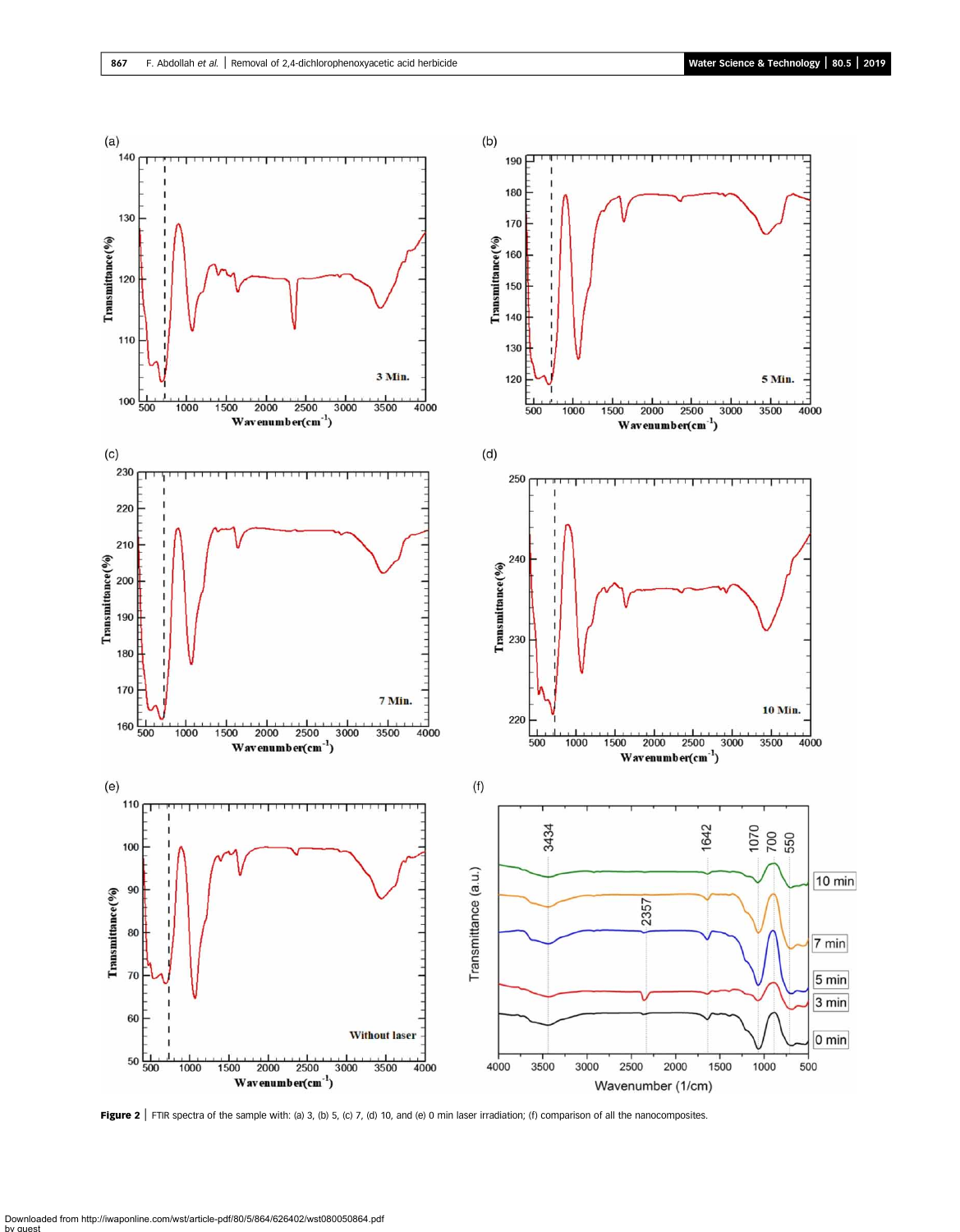metal cations could explain this variation in Zeolite struc-ture after the synthesis of the nanocomposite [\(Yener](#page-9-0) et al.  $2017$ ). No peak is observed in the range near 960 cm<sup>-1</sup> which is related to the asymmetric stretching vibration of Ti-O-Si. The absence of this peak indicates that the  $TiO<sub>2</sub>$ has been sited on the surface of the Zeolite framework [\(Hassan Alwash](#page-9-0) *et al.* 2013). Therefore,  $TiO<sub>2</sub>$  is limited to  $SiO<sub>4</sub>$  or  $AlO<sub>4</sub>$  in the Zeolite structure, and it might cause overlapping of these peaks in FTIR ([Yener](#page-9-0) et al. 2017).

Figure 3 shows the XRD pattern of the  $TiO<sub>2</sub>$ -Zeolite before and after laser irradiation (532 nm). As is seen, all the obtained peaks are assigned to the anatase crystalline phase of TiO<sub>2</sub> (JCPDS No. 01-071-1166). The main diffraction peaks are (101), (112), (200), (105), (211), (204), (116), (220), (301), and (312). The obtained XRD pattern of the nanocomposite denotes that the diffraction peaks found to be (020), (111), (400), (422) and (151) correspond to the data listed for clinoptilolite (JCPDS No. 00-025-1349).

No constituent of impurities was detected based on the XRD pattern. The above results revealed that by increasing laser time, the obtained peaks such as (020), (111), (400),  $(101)$ ,  $(105)$ ,  $(200)$  and  $(211)$  in the nanocomposite become sharper and broader. Also, the intensity of the peaks after laser irradiation is stronger compared with the nanocomposite with no irradiation. Furthermore, no diffraction peaks corresponding to the typical  $TiO<sub>2</sub>$  phase are found. This phenomenon may suggest that the loading content of  $TiO<sub>2</sub>$ into the Zeolite is too minor to be detected by XRD analysis (Liu *[et al.](#page-9-0)* 2014). In the synthesis procedure,  $TiO<sub>2</sub>$  almost covered the surface of the clinoptilolite and inhibited the peaks of the clinoptilolite from being detected by XRD ([Yener](#page-9-0)

A (101 Anatase TiO<sub>2</sub> (A) 4000 Clinoptilolite zeolite (0 **Before lase** After 7 min laser Intensity (a.u.) 3000 2000 1000 0 10 20 30 40 50 60 70 80 90  $2\theta(Degree)$ 

Figure 3 | XRD spectrum of the synthesized nanocomposite at  $t = 0$  and  $t = 7$  min laser irradiation (532 nm).

*[et al.](#page-9-0)* 2017). Mainly, the peaks correspond to the  $(101)$ ,  $(200)$ and (211) planes. Based on these results it can be inferred that the Zeolite was successfully doped by  $TiO<sub>2</sub>$ .

The average crystal size  $(D)$  for the nanocomposite was calculated based on Debye Scherrer's equation,  $D = K\lambda$ Kλ  $\frac{1}{FWHM \times \cos \theta}$ , where  $K = 0.89$ ,  $\lambda$  is the X-ray wavelength (1.54 Å), FWHM is the full width at half-maximum of the diffraction line in radians and  $\theta$  is the diffraction angle of the XRD spectra. The average crystal size of the nanocomposite decreased from 30 nm to 28 nm for  $t = 0$  and  $t = 7$  min laser irradiation time, respectively. It is consistent with the results of the SEM micrographs.

Figure 4 displays UV–Vis absorption spectra of the  $TiO<sub>2</sub>$ –Zeolite at different laser irradiation times. The TiO<sub>2</sub>– Zeolite samples exhibit UV light absorbance below 800 nm, which is assigned to the electronic transition from the  $O_{2p}$  orbital to the Ti<sub>3d</sub> orbital [\(Cheng](#page-9-0) *et al.* 2014). However, by increasing laser irradiation time, light absorbance in the visible-light region is significantly enhanced. Also, a shoulder at 310 nm, which can be assigned to UV absorbance, disappeared after laser irradiation, which means the sample gained more visible-light absorbance properties.

The dynamic light scattering (DLS) technique was applied to determine the size of the nanocomposite at time  $= 0, 3, 5, 7$  and 10 min laser irradiation (532 nm). The results are presented in [Table 1.](#page-5-0)

It is clear that by increasing the irradiation time, the size of the nanocomposite decreased; however, at  $t = 10$  min, the size of the nanocomposite increased ([Table 1\)](#page-5-0). The smallest

Figure 4 | UV-Vis absorption spectra of the nanocomposite at different laser irradiation times

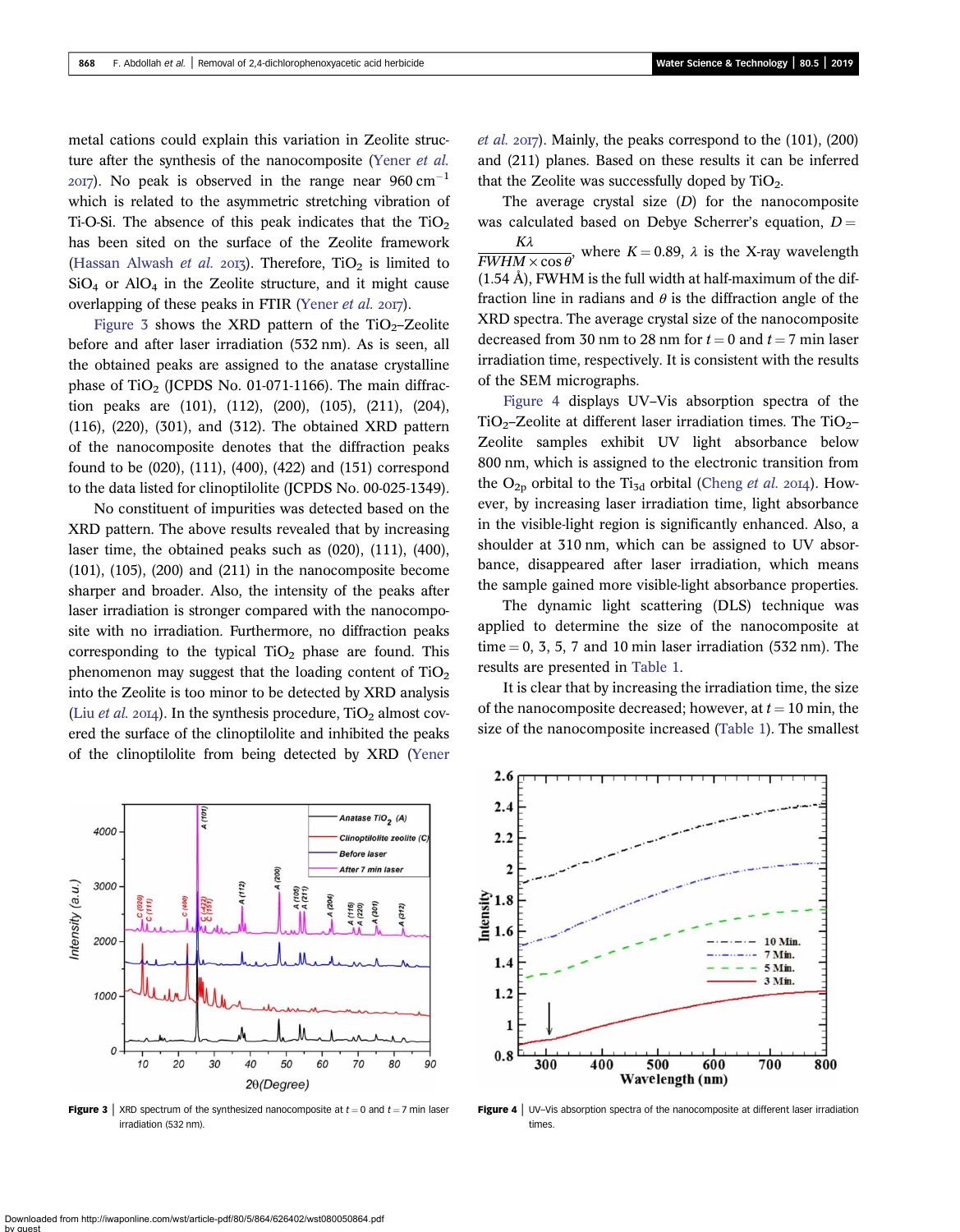<span id="page-5-0"></span>

|  |  | Table 1   Size of the nanocomposite |
|--|--|-------------------------------------|
|--|--|-------------------------------------|

| Time (min)      | Particle size (nm) |
|-----------------|--------------------|
| $0$ (laser off) | 222                |
| 3               | 210                |
| 5               | 185                |
| 7               | 157                |
| 10              | 299                |
|                 |                    |

particle size observed is for 7 min laser irradiation, which is about 157 nm. The effect of the intensity and pulse length of the laser radiation on the nanoparticle appears in three mechanisms: heating, melting or evaporating the sample. The particles coalesce with each other during the photothermal melting step and form more significant aggregated structures. In the case of heating, annealing occurs for the sample. There are two ways of changing the particle size: (1) thermal annealing at temperatures between 550 and 650 °C leads to an increase of the particle size; (2) pulsed laser irradiation at 266 nm wavelength acts oppositely, yield-ing smaller-sized particles ([Sendova](#page-9-0) et al. 2006). In order to control the particle size it is possible to use these two ways until one achieves the suitable particle size ([Sendova](#page-9-0) et al. ). Another possible mechanism is fragmentation and ionization of the nanoparticle, leading to a surface charge which in turn causes it to be disjointed into smaller particles [\(Kamat](#page-9-0) *et al.* 1998). The process that is called separation or dissociation of a nanoparticle has been detected for free particles or particles on a surface [\(Kamat](#page-9-0)  $et$   $al.$   $1998$ ). However, the morphology of nanoparticles is altered by laser irradiation, and the detailed mechanisms of laser– colloidal particle transformation are not defined at present. Also, the interaction mechanism of the nanoparticles with laser radiation is not yet fully understood. Therefore, further investigation with improved techniques is necessary.

Figure 5(a)–5(e) shows the SEM images of synthesized nanocomposite at 0, 3, 5, 7 and 10 min laser irradiation



Figure 5 | SEM images at different irradiation times: (a)  $t = 0$ , (b)  $t = 3$ , (c)  $t = 5$ , (d)  $t = 7$  and (e)  $t = 10$  min.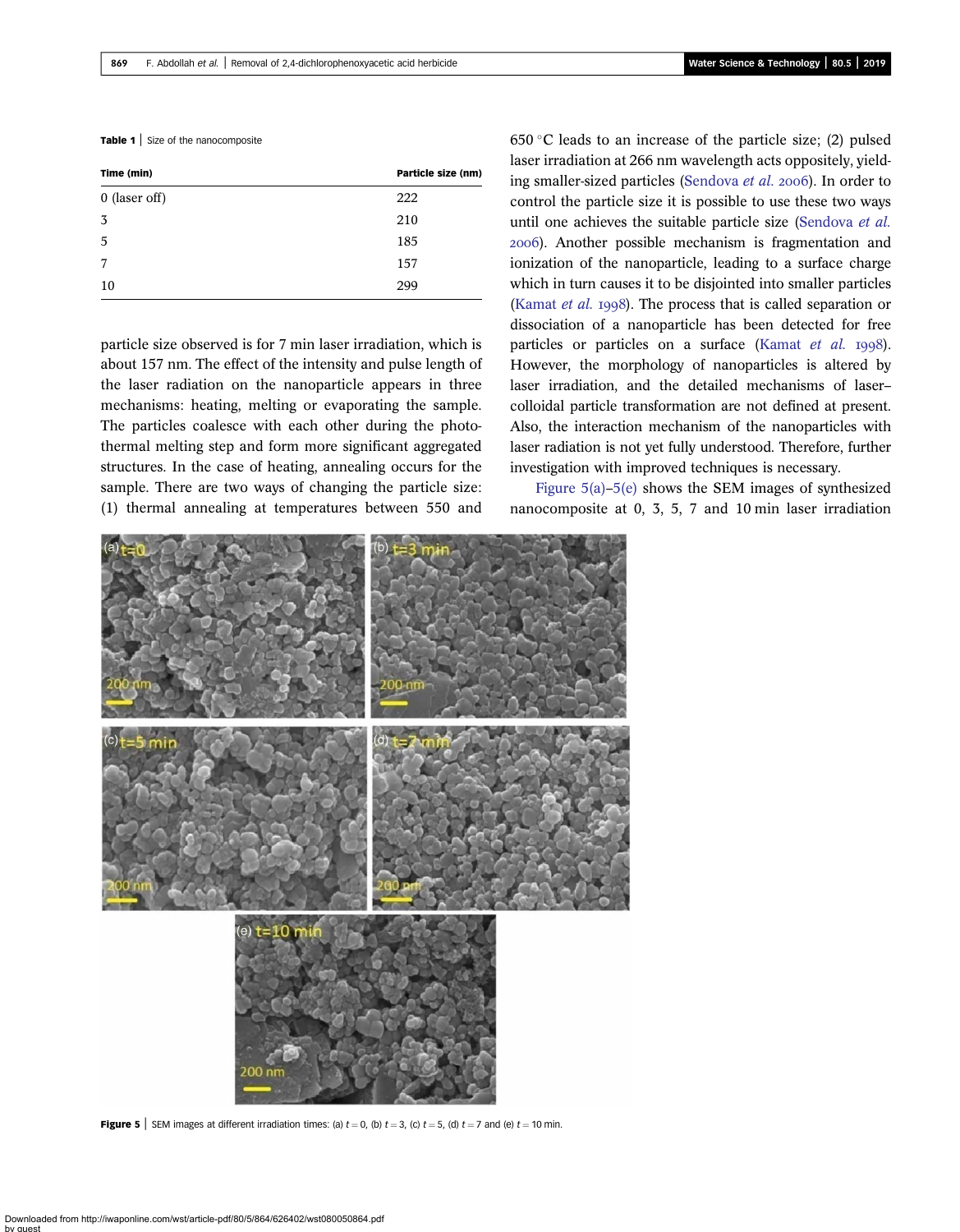|  |  |  | <b>Table 2</b> $\vert$ EDX results of the nanocomposite samples at different irradiation times |
|--|--|--|------------------------------------------------------------------------------------------------|
|--|--|--|------------------------------------------------------------------------------------------------|

| Time (min)    | o     | Al   | Si    | ĸ    | Ca   | Τi    |
|---------------|-------|------|-------|------|------|-------|
| 0 (laser off) | 50.68 | 2.38 | 15.58 | 0.32 | 0.72 | 30.31 |
| 3             | 47.67 | 4.80 | 28.8  | 0.86 | 1.37 | 16.50 |
| .5            | 52.04 | 6.15 | 33.00 | 0.98 | 2.62 | 5.21  |
| 7             | 48.78 | 5.97 | 39.21 | 1.32 | 1.41 | 3.32  |
| 10            | 49.56 | 1.15 | 4.27  | 0.04 | 0.51 | 44.48 |

(532 nm). The weight and atomic percentage of Si, Al, K, Ca and Ti from EDX analysis are shown in Table 2. It can be observed that the  $TiO<sub>2</sub>$  is homogeneously distributed all over the Zeolite matrix. The particle size decreases with increasing laser irradiation time as inferred from the SEM images. This observation confirms the results derived from the DLS analysis [\(Table 1](#page-5-0)). As seen in [Figure 5\(e\),](#page-5-0) the nanocomposites were agglomerated and formed bigger particles.

EDX analysis proves that by increasing irradiation time, the amount of Si, Al, Ca and K in the Zeolite increased while the weight and atomic percentages of Ti in the nanocomposite decreased throughout the synthesis process. In comparison with the other analysis, these results for  $t =$ 10 min are the reverse. Figure 6 shows EDX images for  $t = 0$ ,

7 and 10 min irradiation time which indicate that Titanium has entered into the Zeolite structure in the nanocomposite.

According to the results, the optimum size was achieved by 7 min laser irradiation. This parameter for irradiation time was chosen for the photocatalytic experiments.

#### Photocatalytic activity of  $TiO<sub>2</sub>$ –Zeolite nanocomposite

The removal of 2,4-D was evaluated under UV irradiation  $(12 W)$  and Xe lamp irradiation  $(200 W)$ . Electron  $(e^-)$ -hole (h<sup>+</sup>) pairs are generated on the surface of  $TiO<sub>2</sub>$  under UV irradiation which further react with  $O_2$  and  $H_2O$  to produce reactive oxygen species (superoxide radicals  $(O^{2-})$  and hydroxide radicals (OH<sup>--</sup>), respectively) in various chain reactions. These active species will degrade the structure of organic molecules. In the degradation of 2,4-D  $(C_8H_6Cl_2O_3)$ , the  $OH^-$  species produced from the reaction of light activated and adsorbed water at the surface of  $TiO<sub>2</sub>$  particles, which plays a significant role in the elimination of 2,4-D.

Figure  $7(a)$  displays the effect of UV irradiation (12 W) on 2,4-D removal by pure anatase  $TiO<sub>2</sub>$ , pure Zeolite, and  $TiO<sub>2</sub>$ -Zeolite nanocomposite. It can be seen that 2,4-D removal is 9.07% for TiO<sub>2</sub>, 18.68% for Zeolite, and 71.03%





**Figure 6** | EDX images at different irradiation times (a)  $t = 0$ , (b)  $t = 7$  and (c)  $t = 10$  min.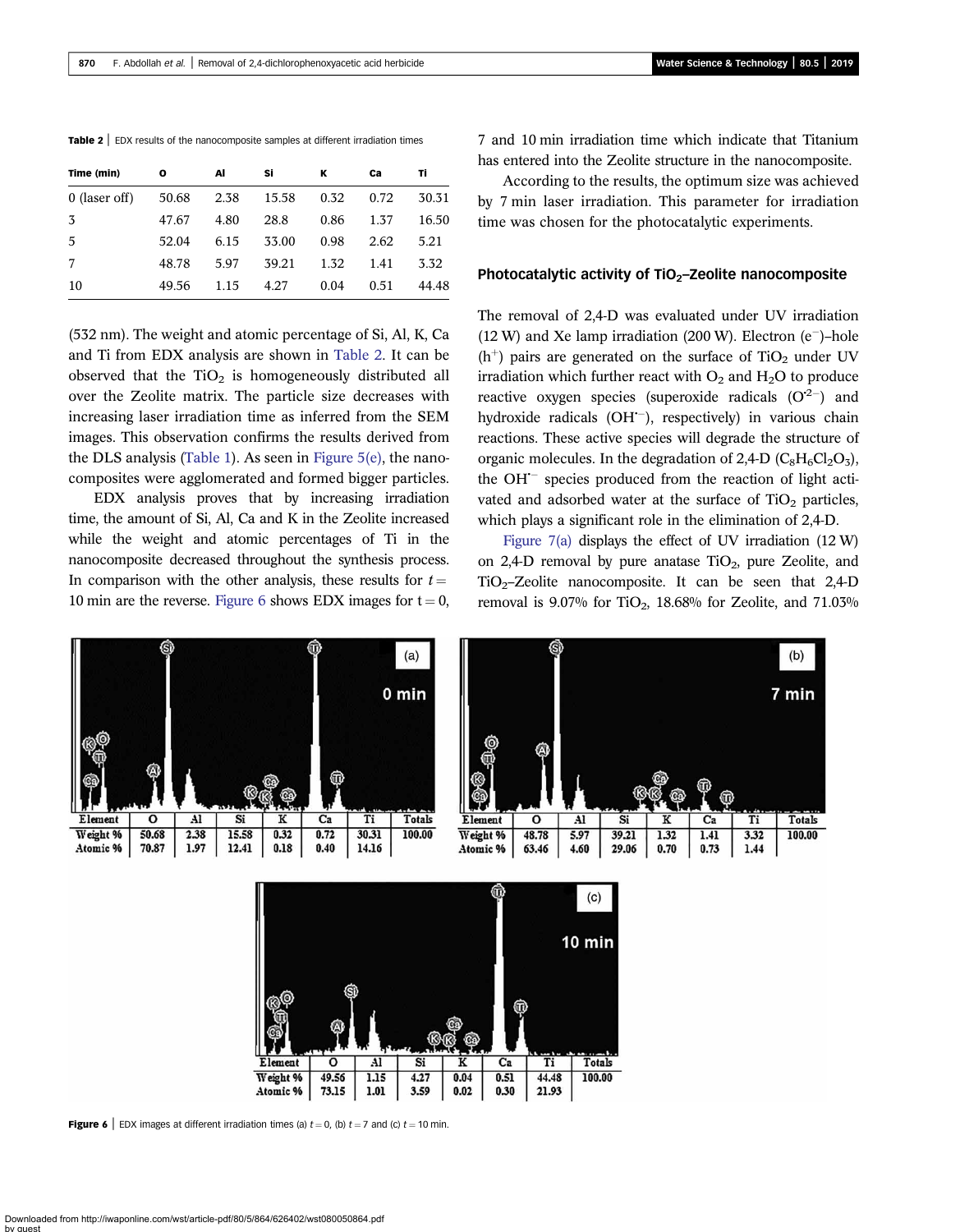<span id="page-7-0"></span>

Figure 7 | (a) Removal of the 2,4-D by nanocomposite, pure Zeolite, and pure TiO<sub>2</sub> under UV irradiation; (b) comparison of 2,4-D removal by the nanocomposite under UV and Xe irradiation at different times.

for TiO<sub>2</sub>-Zeolite nanocomposite (7 min laser irradiation (532 nm)) after 80 min. The effect of  $TiO<sub>2</sub>$ -Zeolite nanocomposite in eliminating 2,4-D under UV irradiation (12 W) is much stronger compared with pure  $TiO<sub>2</sub>$  and pure Zeolite. All photocatalytic experiments were repeated four times, and the error bar for the experiment was found to be 0.06%.

For the removal process, the following mechanism for emerging pollutant species is suggested. First, 2,4-D herbicide decomposes into an ether form  $(C_6H_3Cl_2OOH)$ which later forms phenolic structures  $[C<sub>6</sub>H<sub>3</sub>Cl (OH)]$ ,  $[C_6H_5 (OH)_3]$ . Eventually, the transient species transform to the acetic acid and formic acid forms  $(CH<sub>3</sub>-COOH,$ H-COOH), which finally release  $CO<sub>2</sub>$  according to the general equation ([Herrmann & Guillard](#page-9-0) 2000):

$$
C_8H_6Cl_2O_3 \longrightarrow C_6H_3Cl_2OOH \longrightarrow
$$
  
\n
$$
[C_6H_3Cl (OH)], [C_6H_3(OH)_3] \longrightarrow
$$
  
\n
$$
CH_3\text{-}COOH \longrightarrow H\text{-}COOH \longrightarrow CO_2
$$
  
\n(2)

Figure 7(a) displays the 2,4-D removal of the nanocomposite, pure Zeolite, and pure  $TiO<sub>2</sub>$ . When the solutions were prepared, first they were stirred in the dark with a magnetic stirrer for 30 min. Since Zeolite is porous, it absorbed the 2,4-D. Therefore, when it was exposed to UV irradiation  $(12 W)$ , absorption did not start from zero. For TiO<sub>2</sub> there was no absorption at  $t = 0$ .

The 2,4-D removal with zeolite without  $TiO<sub>2</sub>$  is accomplished only via sorption phenomena and not via the photocatalytic method. In the sorption method before UV irradiation, the sorption capacity of 2,4-D by anatase  $TiO<sub>2</sub>$ was low and considerably improved by zeolite adsorption

[\(Setthaya](#page-9-0) *et al.* 2017). However, after 40 min, the porosity of zeolite is saturated and absorption does not occur, so the removal rate is reduced. The main reason for this reduction after 40 min can be attributed to the desorption of 2,4-D on Zeolite in solution. The results authenticated that the synthesis of  $TiO<sub>2</sub>$ –Zeolite nanocomposite has remarkable advantages such as the high efficiency of the removal of 2,4-D compared with pure Zeolite and pure  $TiO<sub>2</sub>$ .

Figure 7(b) shows that the Xe lamp irradiation (200 W) increased the removal rate of 2,4-D up to 74.02% compared with the 71.03% removal of UV irradiation (12 W) during 80 min.

It is commonly accepted that  $TiO<sub>2</sub>$  is an n-type semiconductor with a 3.2 eV band gap, and is considered to have one of the best photocatalytic activities in the near ultraviolet region.

However, it has good photodegradation properties under visible light while loaded into the Zeolite. The incorporation of  $TiO<sub>2</sub>$  into the Zeolite framework has a significant influence on the light absorption. The Kubelka– Munk relation can evaluate the value of the band gap energies of the prepared composites. The equation is as follows:

$$
(\alpha h v)^n = A(hv - Eg) \tag{3}
$$

where  $\alpha$  is the absorption coefficient,  $h\nu$  is light frequency, Eg is band gap energy,  $A$  is a constant and  $n$  is 2 or 1/2 for the allowed direct or indirect transitions, respectively. A plot obtained via  $(ahv)^2$  vs hv and  $(ahv)^{1/2}$  vs hv based on the direct and indirect transition is presented in [Figure 8](#page-8-0). The band gap energy value of the samples was estimated to be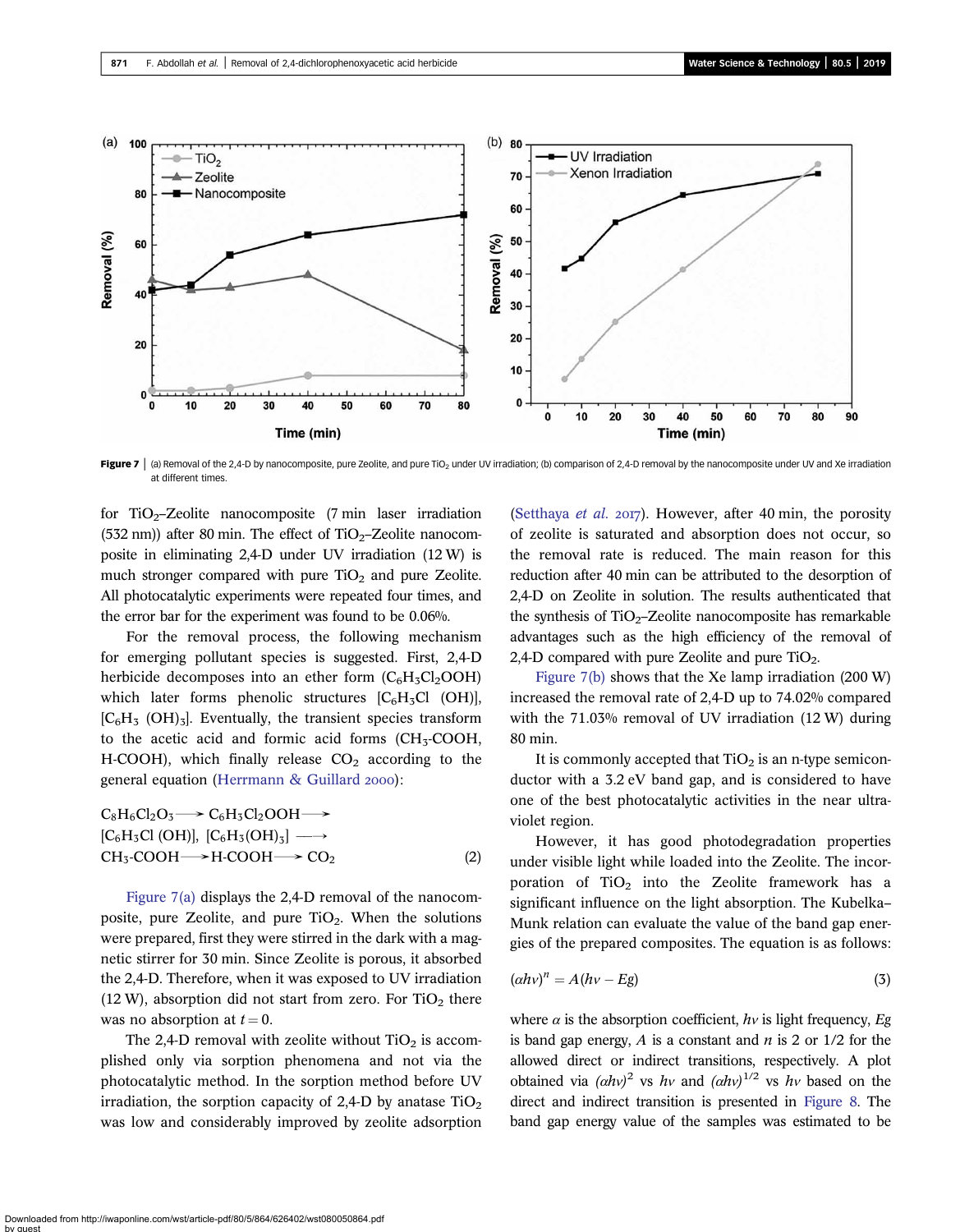<span id="page-8-0"></span>

Figure 8 | Direct (green) and indirect (red) optical band gap of TiO<sub>2</sub>-Zeolite nanocomposite. Please refer to the online version of this paper to see this figure in colour: [http://dx.doi.org/10.2166/wst.2019.333.](http://dx.doi.org/10.2166/wst.2019.333)

1.5 eV and 1.7 eV for the direct and indirect transition, respectively. However, the estimated band gap value of the  $TiO<sub>2</sub>$ -Zeolite nanocomposite is smaller than the value for  $TiO<sub>2</sub>$ (3.2 eV).

It can be seen that the absorption intensity of the  $TiO<sub>2</sub>$ – Zeolite is higher in the visible region. The result of the band gap suggests that the removal of 2,4-D can be evaluated under Xe lamp irradiation (200 W) by the  $TiO<sub>2</sub>$ -Zeolite nanocomposite.

#### Reusability of  $TiO<sub>2</sub>$ –Zeolite nanocomposite

The reusability of the  $TiO<sub>2</sub>$ –Zeolite nanocomposite was tested for four repetitive cycles. As observed, photocatalytic activity did not alter removal capacity after two cycles. After four runs of the experiments, the reduction in the catalytic performance was about 20%. This decrease in photocatalytic activity after four cycles can be attributed to the loss of photocatalyst during the washing process ([Tobajas](#page-9-0) et al.  $2017$ ). In addition, the decline of the active sites of the  $TiO<sub>2</sub>$ –Zeolite nanocomposite could be the other proof of this reduction ([Jaafarzadeh](#page-9-0)  $et$  al. 2017). These data confirmed the durability of the photocatalyst in the reaction status employed in this study.

# Comparison of the  $TiO<sub>2</sub>$ –Zeolite nanocomposite with other photocatalysts

Lee *[et al.](#page-9-0)* (2016) investigated the photocatalytic removal of 2,4-D herbicide using  $CuO-TiO<sub>2</sub>$  nanoparticles, and they

achieved a 38% removal rate and 3.3 eV band gap energy, which is in the UV range. Abdennouri et al. (2015) fabricated Pt/TiO<sub>2</sub> nanoparticles with a 2.5 eV band gap which had a low removal efficiency for 2,4-D. [Chenchana](#page-9-0) et al. (2018) obtained high removal of  $2,4-D$ by Au–TiO<sub>2</sub>(B)/anatase nanobelts with the band gap higher than  $3.0 \text{ eV}$  under UV irradiation. [Oladipo \(](#page-9-0)2018) achieved a 70% reduction of 2,4-D in the presence of 75 mg MIL-53(Fe) with a band gap of about 2.75 eV. In this study, the critical point is the band gap narrowing and shifting to visible region absorption and its photocatalytic activity. The removal efficiency of 2,4-D by  $TiO<sub>2</sub>$ – Zeolite nanocomposite was remarkable compared with the reported literature.

## **CONCLUSION**

In this study, a composite of  $TiO<sub>2</sub>$  particles with anatase phase and natural Zeolite was synthesized via a simple and cost-effective method known as a sol–gel method. The effect of laser irradiation time on the structure and size of the  $TiO<sub>2</sub>-Zeolite nanocomposite$  was investigated, which showed a reduction in its size. From 3 min to 7 min laser irradiation time the particle size decreased except for 10 min, when the size of the nanocomposite increased unexpectedly. This phenomenon is ascribed to the nanocomposite's agglomeration. The smallest particle size was observed for 7 min laser irradiation, which was about 157 nm. The TiO<sub>2</sub>–Zeolite nanocomposite band gap was calculated as  $1.5$  eV, which was lower than for pure TiO<sub>2</sub>. The band gap reduction could be a substantial implication that the  $TiO<sub>2</sub>$ -Zeolite nanocomposite had more absorption in the visible range. The most important application for such a nanocomposite is photocatalytic degradation that can facilitate water pollutant removal. The result from photodegradation of 2,4-D by the  $TiO<sub>2</sub>$ –Zeolite nanocomposite was 71.03% and 74.02% under UV irradiation (12 W) and Xe lamp irradiation (200 W) during 80 min, respectively. The TiO<sub>2</sub>–Zeolite nanocomposite also showed a remarkable stability after four cycling repetitions of the experiment. This novel, secure and cost-effective method to synthesize the nanocomposite is suggested in this study.

## **REFERENCES**

Abdennouri, M., Elhalil, A., Farnane, M., Tounsadi, H., Mahjoubi, F. Z., Elmoubarki, R., Sadiq, M., Khamar, L., Galadi, A., Baâlala, M., Bensitel, M., El hafiane, Y., Smith, A. & Barka, N.